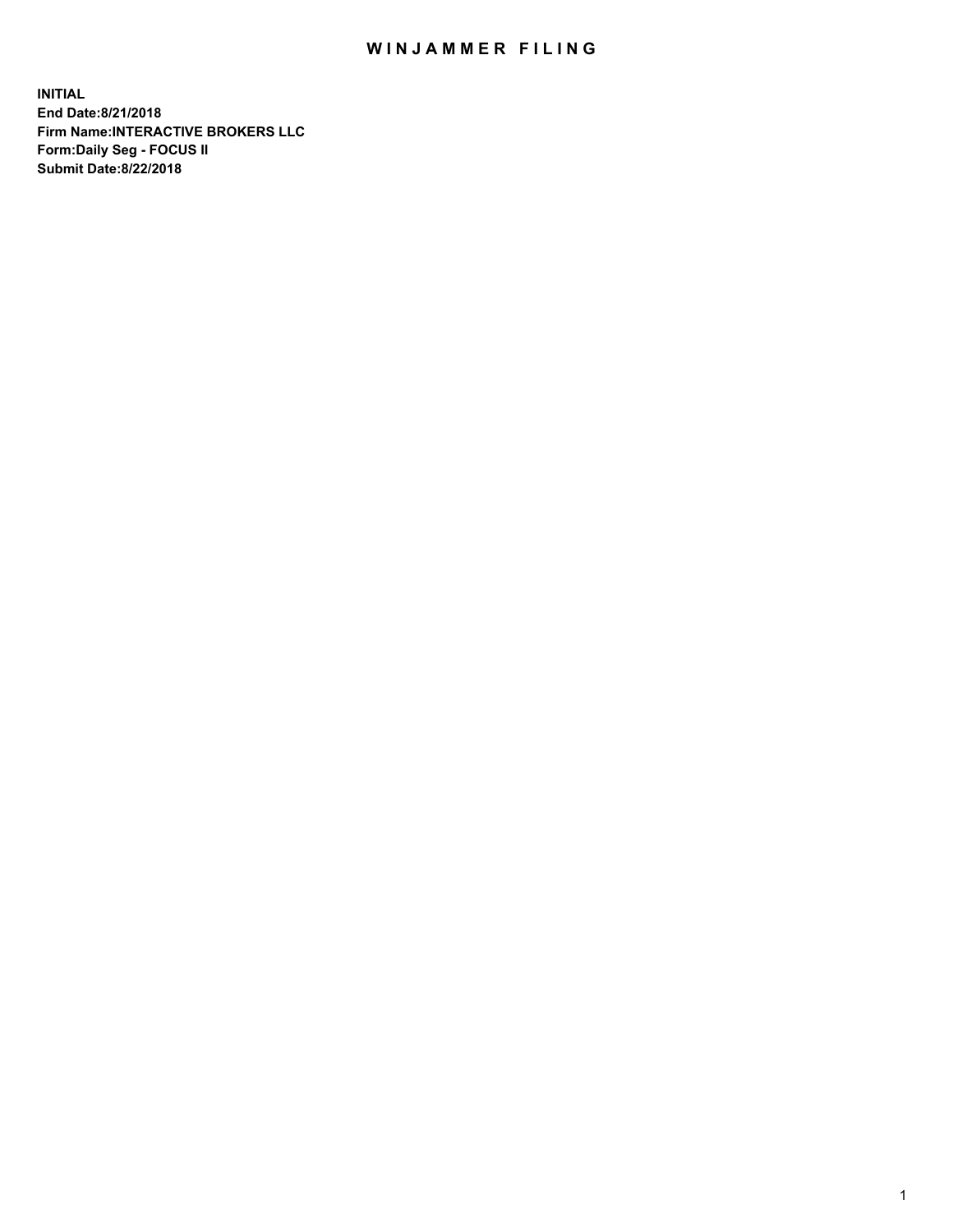**INITIAL End Date:8/21/2018 Firm Name:INTERACTIVE BROKERS LLC Form:Daily Seg - FOCUS II Submit Date:8/22/2018 Daily Segregation - Cover Page**

| Name of Company                                                                                                                                                                                                                                                                                                                | <b>INTERACTIVE BROKERS LLC</b>                                                                 |
|--------------------------------------------------------------------------------------------------------------------------------------------------------------------------------------------------------------------------------------------------------------------------------------------------------------------------------|------------------------------------------------------------------------------------------------|
| <b>Contact Name</b>                                                                                                                                                                                                                                                                                                            | <b>James Menicucci</b>                                                                         |
| <b>Contact Phone Number</b>                                                                                                                                                                                                                                                                                                    | 203-618-8085                                                                                   |
| <b>Contact Email Address</b>                                                                                                                                                                                                                                                                                                   | jmenicucci@interactivebrokers.c<br>om                                                          |
| FCM's Customer Segregated Funds Residual Interest Target (choose one):<br>a. Minimum dollar amount: ; or<br>b. Minimum percentage of customer segregated funds required:% ; or<br>c. Dollar amount range between: and; or<br>d. Percentage range of customer segregated funds required between:% and%.                         | $\overline{\mathbf{0}}$<br>$\overline{\mathbf{0}}$<br>155,000,000 245,000,000<br>00            |
| FCM's Customer Secured Amount Funds Residual Interest Target (choose one):<br>a. Minimum dollar amount: ; or<br>b. Minimum percentage of customer secured funds required:% ; or<br>c. Dollar amount range between: and; or<br>d. Percentage range of customer secured funds required between:% and%.                           | $\overline{\mathbf{0}}$<br>$\overline{\mathbf{0}}$<br>80,000,000 120,000,000<br>0 <sub>0</sub> |
| FCM's Cleared Swaps Customer Collateral Residual Interest Target (choose one):<br>a. Minimum dollar amount: ; or<br>b. Minimum percentage of cleared swaps customer collateral required:% ; or<br>c. Dollar amount range between: and; or<br>d. Percentage range of cleared swaps customer collateral required between:% and%. | $\overline{\mathbf{0}}$<br><u>0</u><br>0 <sub>0</sub><br>00                                    |

Attach supporting documents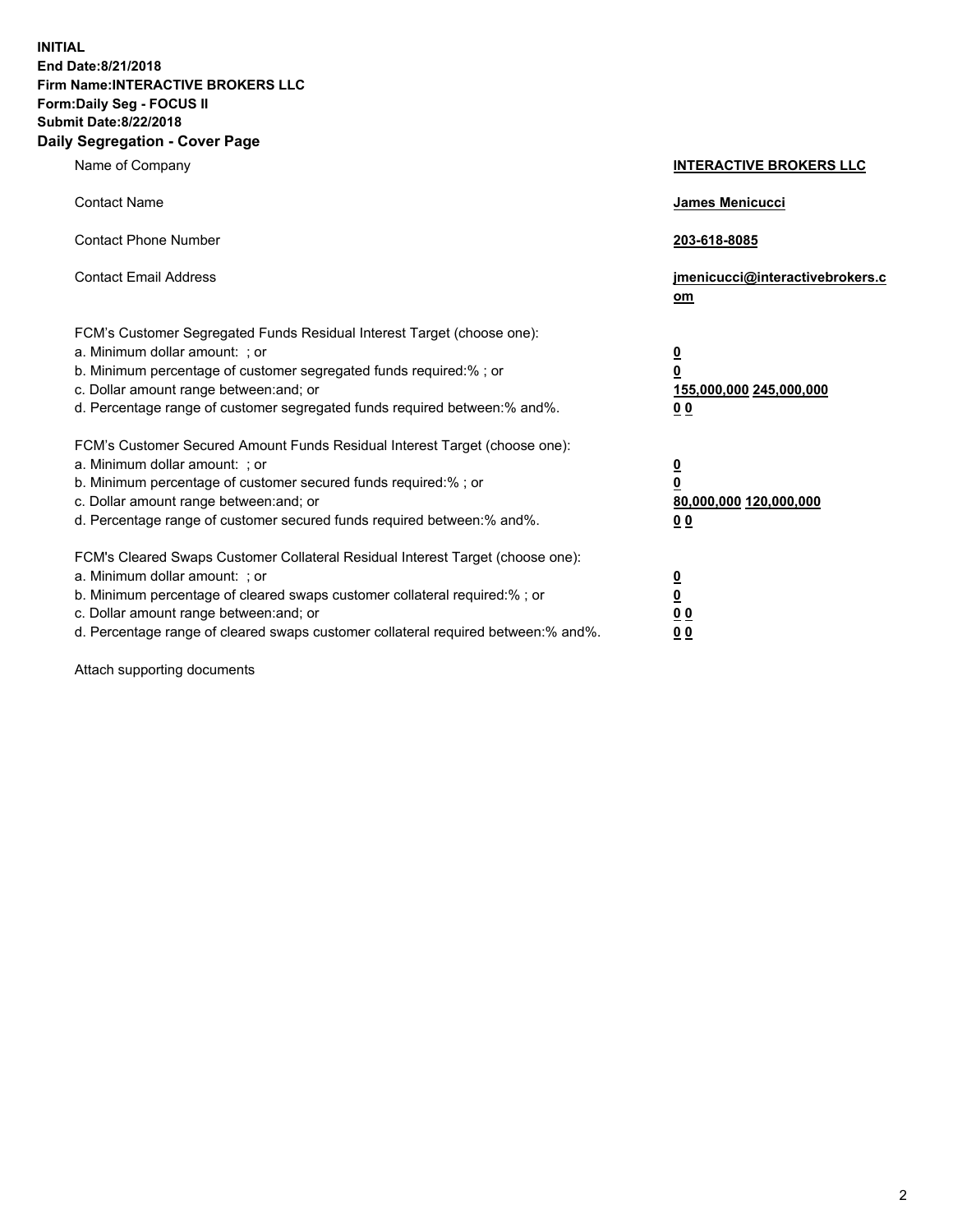## **INITIAL End Date:8/21/2018 Firm Name:INTERACTIVE BROKERS LLC Form:Daily Seg - FOCUS II Submit Date:8/22/2018 Daily Segregation - Secured Amounts**

| Foreign Futures and Foreign Options Secured Amounts                                |                                                                                                                                                                                                                                                                                                                                                                                                                                                                                                                                                                                                                                                                                                                                                                                                                                                                                                                                                                                                                                                                                                                                                                                                                                                                                                                                                                                                                                                                                                                                                                                       |
|------------------------------------------------------------------------------------|---------------------------------------------------------------------------------------------------------------------------------------------------------------------------------------------------------------------------------------------------------------------------------------------------------------------------------------------------------------------------------------------------------------------------------------------------------------------------------------------------------------------------------------------------------------------------------------------------------------------------------------------------------------------------------------------------------------------------------------------------------------------------------------------------------------------------------------------------------------------------------------------------------------------------------------------------------------------------------------------------------------------------------------------------------------------------------------------------------------------------------------------------------------------------------------------------------------------------------------------------------------------------------------------------------------------------------------------------------------------------------------------------------------------------------------------------------------------------------------------------------------------------------------------------------------------------------------|
| Amount required to be set aside pursuant to law, rule or regulation of a foreign   | $0$ [7305]                                                                                                                                                                                                                                                                                                                                                                                                                                                                                                                                                                                                                                                                                                                                                                                                                                                                                                                                                                                                                                                                                                                                                                                                                                                                                                                                                                                                                                                                                                                                                                            |
| government or a rule of a self-regulatory organization authorized thereunder       |                                                                                                                                                                                                                                                                                                                                                                                                                                                                                                                                                                                                                                                                                                                                                                                                                                                                                                                                                                                                                                                                                                                                                                                                                                                                                                                                                                                                                                                                                                                                                                                       |
| Net ledger balance - Foreign Futures and Foreign Option Trading - All Customers    |                                                                                                                                                                                                                                                                                                                                                                                                                                                                                                                                                                                                                                                                                                                                                                                                                                                                                                                                                                                                                                                                                                                                                                                                                                                                                                                                                                                                                                                                                                                                                                                       |
| A. Cash                                                                            | 457,216,294 [7315]                                                                                                                                                                                                                                                                                                                                                                                                                                                                                                                                                                                                                                                                                                                                                                                                                                                                                                                                                                                                                                                                                                                                                                                                                                                                                                                                                                                                                                                                                                                                                                    |
| B. Securities (at market)                                                          | $0$ [7317]                                                                                                                                                                                                                                                                                                                                                                                                                                                                                                                                                                                                                                                                                                                                                                                                                                                                                                                                                                                                                                                                                                                                                                                                                                                                                                                                                                                                                                                                                                                                                                            |
|                                                                                    | -11,789,119 [7325]                                                                                                                                                                                                                                                                                                                                                                                                                                                                                                                                                                                                                                                                                                                                                                                                                                                                                                                                                                                                                                                                                                                                                                                                                                                                                                                                                                                                                                                                                                                                                                    |
|                                                                                    |                                                                                                                                                                                                                                                                                                                                                                                                                                                                                                                                                                                                                                                                                                                                                                                                                                                                                                                                                                                                                                                                                                                                                                                                                                                                                                                                                                                                                                                                                                                                                                                       |
|                                                                                    | 327,053 [7335]                                                                                                                                                                                                                                                                                                                                                                                                                                                                                                                                                                                                                                                                                                                                                                                                                                                                                                                                                                                                                                                                                                                                                                                                                                                                                                                                                                                                                                                                                                                                                                        |
|                                                                                    | $-33,656$ [7337]                                                                                                                                                                                                                                                                                                                                                                                                                                                                                                                                                                                                                                                                                                                                                                                                                                                                                                                                                                                                                                                                                                                                                                                                                                                                                                                                                                                                                                                                                                                                                                      |
|                                                                                    | 445,720,572 [7345]                                                                                                                                                                                                                                                                                                                                                                                                                                                                                                                                                                                                                                                                                                                                                                                                                                                                                                                                                                                                                                                                                                                                                                                                                                                                                                                                                                                                                                                                                                                                                                    |
|                                                                                    | 3,307 [7351]                                                                                                                                                                                                                                                                                                                                                                                                                                                                                                                                                                                                                                                                                                                                                                                                                                                                                                                                                                                                                                                                                                                                                                                                                                                                                                                                                                                                                                                                                                                                                                          |
|                                                                                    | 0 [7352] 3,307 [7354]                                                                                                                                                                                                                                                                                                                                                                                                                                                                                                                                                                                                                                                                                                                                                                                                                                                                                                                                                                                                                                                                                                                                                                                                                                                                                                                                                                                                                                                                                                                                                                 |
|                                                                                    | 445,723,879 [7355]                                                                                                                                                                                                                                                                                                                                                                                                                                                                                                                                                                                                                                                                                                                                                                                                                                                                                                                                                                                                                                                                                                                                                                                                                                                                                                                                                                                                                                                                                                                                                                    |
|                                                                                    |                                                                                                                                                                                                                                                                                                                                                                                                                                                                                                                                                                                                                                                                                                                                                                                                                                                                                                                                                                                                                                                                                                                                                                                                                                                                                                                                                                                                                                                                                                                                                                                       |
|                                                                                    | 445,723,879 [7360]                                                                                                                                                                                                                                                                                                                                                                                                                                                                                                                                                                                                                                                                                                                                                                                                                                                                                                                                                                                                                                                                                                                                                                                                                                                                                                                                                                                                                                                                                                                                                                    |
|                                                                                    |                                                                                                                                                                                                                                                                                                                                                                                                                                                                                                                                                                                                                                                                                                                                                                                                                                                                                                                                                                                                                                                                                                                                                                                                                                                                                                                                                                                                                                                                                                                                                                                       |
| Cash in banks                                                                      |                                                                                                                                                                                                                                                                                                                                                                                                                                                                                                                                                                                                                                                                                                                                                                                                                                                                                                                                                                                                                                                                                                                                                                                                                                                                                                                                                                                                                                                                                                                                                                                       |
| A. Banks located in the United States                                              | 72,987,858 [7500]                                                                                                                                                                                                                                                                                                                                                                                                                                                                                                                                                                                                                                                                                                                                                                                                                                                                                                                                                                                                                                                                                                                                                                                                                                                                                                                                                                                                                                                                                                                                                                     |
|                                                                                    | 0 [7520] 72,987,858 [7530]                                                                                                                                                                                                                                                                                                                                                                                                                                                                                                                                                                                                                                                                                                                                                                                                                                                                                                                                                                                                                                                                                                                                                                                                                                                                                                                                                                                                                                                                                                                                                            |
| Securities                                                                         |                                                                                                                                                                                                                                                                                                                                                                                                                                                                                                                                                                                                                                                                                                                                                                                                                                                                                                                                                                                                                                                                                                                                                                                                                                                                                                                                                                                                                                                                                                                                                                                       |
| A. In safekeeping with banks located in the United States                          | 372,112,015 [7540]                                                                                                                                                                                                                                                                                                                                                                                                                                                                                                                                                                                                                                                                                                                                                                                                                                                                                                                                                                                                                                                                                                                                                                                                                                                                                                                                                                                                                                                                                                                                                                    |
| B. In safekeeping with other banks qualified under Regulation 30.7                 | 0 [7560] 372,112,015 [7570]                                                                                                                                                                                                                                                                                                                                                                                                                                                                                                                                                                                                                                                                                                                                                                                                                                                                                                                                                                                                                                                                                                                                                                                                                                                                                                                                                                                                                                                                                                                                                           |
| Equities with registered futures commission merchants                              |                                                                                                                                                                                                                                                                                                                                                                                                                                                                                                                                                                                                                                                                                                                                                                                                                                                                                                                                                                                                                                                                                                                                                                                                                                                                                                                                                                                                                                                                                                                                                                                       |
| A. Cash                                                                            | $0$ [7580]                                                                                                                                                                                                                                                                                                                                                                                                                                                                                                                                                                                                                                                                                                                                                                                                                                                                                                                                                                                                                                                                                                                                                                                                                                                                                                                                                                                                                                                                                                                                                                            |
| <b>B.</b> Securities                                                               | $0$ [7590]                                                                                                                                                                                                                                                                                                                                                                                                                                                                                                                                                                                                                                                                                                                                                                                                                                                                                                                                                                                                                                                                                                                                                                                                                                                                                                                                                                                                                                                                                                                                                                            |
| C. Unrealized gain (loss) on open futures contracts                                | $0$ [7600]                                                                                                                                                                                                                                                                                                                                                                                                                                                                                                                                                                                                                                                                                                                                                                                                                                                                                                                                                                                                                                                                                                                                                                                                                                                                                                                                                                                                                                                                                                                                                                            |
| D. Value of long option contracts                                                  | $0$ [7610]                                                                                                                                                                                                                                                                                                                                                                                                                                                                                                                                                                                                                                                                                                                                                                                                                                                                                                                                                                                                                                                                                                                                                                                                                                                                                                                                                                                                                                                                                                                                                                            |
| E. Value of short option contracts                                                 | 0 [7615] 0 [7620]                                                                                                                                                                                                                                                                                                                                                                                                                                                                                                                                                                                                                                                                                                                                                                                                                                                                                                                                                                                                                                                                                                                                                                                                                                                                                                                                                                                                                                                                                                                                                                     |
|                                                                                    |                                                                                                                                                                                                                                                                                                                                                                                                                                                                                                                                                                                                                                                                                                                                                                                                                                                                                                                                                                                                                                                                                                                                                                                                                                                                                                                                                                                                                                                                                                                                                                                       |
|                                                                                    | $0$ [7640]                                                                                                                                                                                                                                                                                                                                                                                                                                                                                                                                                                                                                                                                                                                                                                                                                                                                                                                                                                                                                                                                                                                                                                                                                                                                                                                                                                                                                                                                                                                                                                            |
|                                                                                    | $0$ [7650]                                                                                                                                                                                                                                                                                                                                                                                                                                                                                                                                                                                                                                                                                                                                                                                                                                                                                                                                                                                                                                                                                                                                                                                                                                                                                                                                                                                                                                                                                                                                                                            |
|                                                                                    | $0$ [7660]                                                                                                                                                                                                                                                                                                                                                                                                                                                                                                                                                                                                                                                                                                                                                                                                                                                                                                                                                                                                                                                                                                                                                                                                                                                                                                                                                                                                                                                                                                                                                                            |
|                                                                                    | $0$ [7670]                                                                                                                                                                                                                                                                                                                                                                                                                                                                                                                                                                                                                                                                                                                                                                                                                                                                                                                                                                                                                                                                                                                                                                                                                                                                                                                                                                                                                                                                                                                                                                            |
|                                                                                    | 0 [7675] 0 [7680]                                                                                                                                                                                                                                                                                                                                                                                                                                                                                                                                                                                                                                                                                                                                                                                                                                                                                                                                                                                                                                                                                                                                                                                                                                                                                                                                                                                                                                                                                                                                                                     |
|                                                                                    |                                                                                                                                                                                                                                                                                                                                                                                                                                                                                                                                                                                                                                                                                                                                                                                                                                                                                                                                                                                                                                                                                                                                                                                                                                                                                                                                                                                                                                                                                                                                                                                       |
|                                                                                    | 118,728,161 [7700]                                                                                                                                                                                                                                                                                                                                                                                                                                                                                                                                                                                                                                                                                                                                                                                                                                                                                                                                                                                                                                                                                                                                                                                                                                                                                                                                                                                                                                                                                                                                                                    |
|                                                                                    | $0$ [7710]                                                                                                                                                                                                                                                                                                                                                                                                                                                                                                                                                                                                                                                                                                                                                                                                                                                                                                                                                                                                                                                                                                                                                                                                                                                                                                                                                                                                                                                                                                                                                                            |
|                                                                                    | 2,819,339 [7720]                                                                                                                                                                                                                                                                                                                                                                                                                                                                                                                                                                                                                                                                                                                                                                                                                                                                                                                                                                                                                                                                                                                                                                                                                                                                                                                                                                                                                                                                                                                                                                      |
|                                                                                    | 327,053 [7730]                                                                                                                                                                                                                                                                                                                                                                                                                                                                                                                                                                                                                                                                                                                                                                                                                                                                                                                                                                                                                                                                                                                                                                                                                                                                                                                                                                                                                                                                                                                                                                        |
|                                                                                    | <u>-33,656 [</u> 7735] <u>121,840,897</u> [7740]                                                                                                                                                                                                                                                                                                                                                                                                                                                                                                                                                                                                                                                                                                                                                                                                                                                                                                                                                                                                                                                                                                                                                                                                                                                                                                                                                                                                                                                                                                                                      |
|                                                                                    | 0 [7760]                                                                                                                                                                                                                                                                                                                                                                                                                                                                                                                                                                                                                                                                                                                                                                                                                                                                                                                                                                                                                                                                                                                                                                                                                                                                                                                                                                                                                                                                                                                                                                              |
|                                                                                    | $0$ [7765]                                                                                                                                                                                                                                                                                                                                                                                                                                                                                                                                                                                                                                                                                                                                                                                                                                                                                                                                                                                                                                                                                                                                                                                                                                                                                                                                                                                                                                                                                                                                                                            |
|                                                                                    | 566,940,770 [7770]                                                                                                                                                                                                                                                                                                                                                                                                                                                                                                                                                                                                                                                                                                                                                                                                                                                                                                                                                                                                                                                                                                                                                                                                                                                                                                                                                                                                                                                                                                                                                                    |
| Page 1 from Line 8)                                                                | 121,216,891 [7380]                                                                                                                                                                                                                                                                                                                                                                                                                                                                                                                                                                                                                                                                                                                                                                                                                                                                                                                                                                                                                                                                                                                                                                                                                                                                                                                                                                                                                                                                                                                                                                    |
| Management Target Amount for Excess funds in separate section 30.7 accounts        | 80,000,000 [7780]                                                                                                                                                                                                                                                                                                                                                                                                                                                                                                                                                                                                                                                                                                                                                                                                                                                                                                                                                                                                                                                                                                                                                                                                                                                                                                                                                                                                                                                                                                                                                                     |
| Excess (deficiency) funds in separate 30.7 accounts over (under) Management Target | 41,216,891 [7785]                                                                                                                                                                                                                                                                                                                                                                                                                                                                                                                                                                                                                                                                                                                                                                                                                                                                                                                                                                                                                                                                                                                                                                                                                                                                                                                                                                                                                                                                                                                                                                     |
|                                                                                    | Daily Segregation - Secured Amounts<br>Net unrealized profit (loss) in open futures contracts traded on a foreign board of trade<br>Exchange traded options<br>a. Market value of open option contracts purchased on a foreign board of trade<br>b. Market value of open contracts granted (sold) on a foreign board of trade<br>Net equity (deficit) (add lines 1. 2. and 3.)<br>Account liquidating to a deficit and account with a debit balances - gross amount<br>Less: amount offset by customer owned securities<br>Amount required to be set aside as the secured amount - Net Liquidating Equity<br>Method (add lines 4 and 5)<br>Greater of amount required to be set aside pursuant to foreign jurisdiction (above) or line<br>6.<br>FUNDS DEPOSITED IN SEPARATE REGULATION 30.7 ACCOUNTS<br>B. Other banks qualified under Regulation 30.7<br>Amounts held by clearing organizations of foreign boards of trade<br>A. Cash<br><b>B.</b> Securities<br>C. Amount due to (from) clearing organization - daily variation<br>D. Value of long option contracts<br>E. Value of short option contracts<br>Amounts held by members of foreign boards of trade<br>A. Cash<br><b>B.</b> Securities<br>C. Unrealized gain (loss) on open futures contracts<br>D. Value of long option contracts<br>E. Value of short option contracts<br>Amounts with other depositories designated by a foreign board of trade<br>Segregated funds on hand<br>Total funds in separate section 30.7 accounts<br>Excess (deficiency) Set Aside for Secured Amount (subtract line 7 Secured Statement |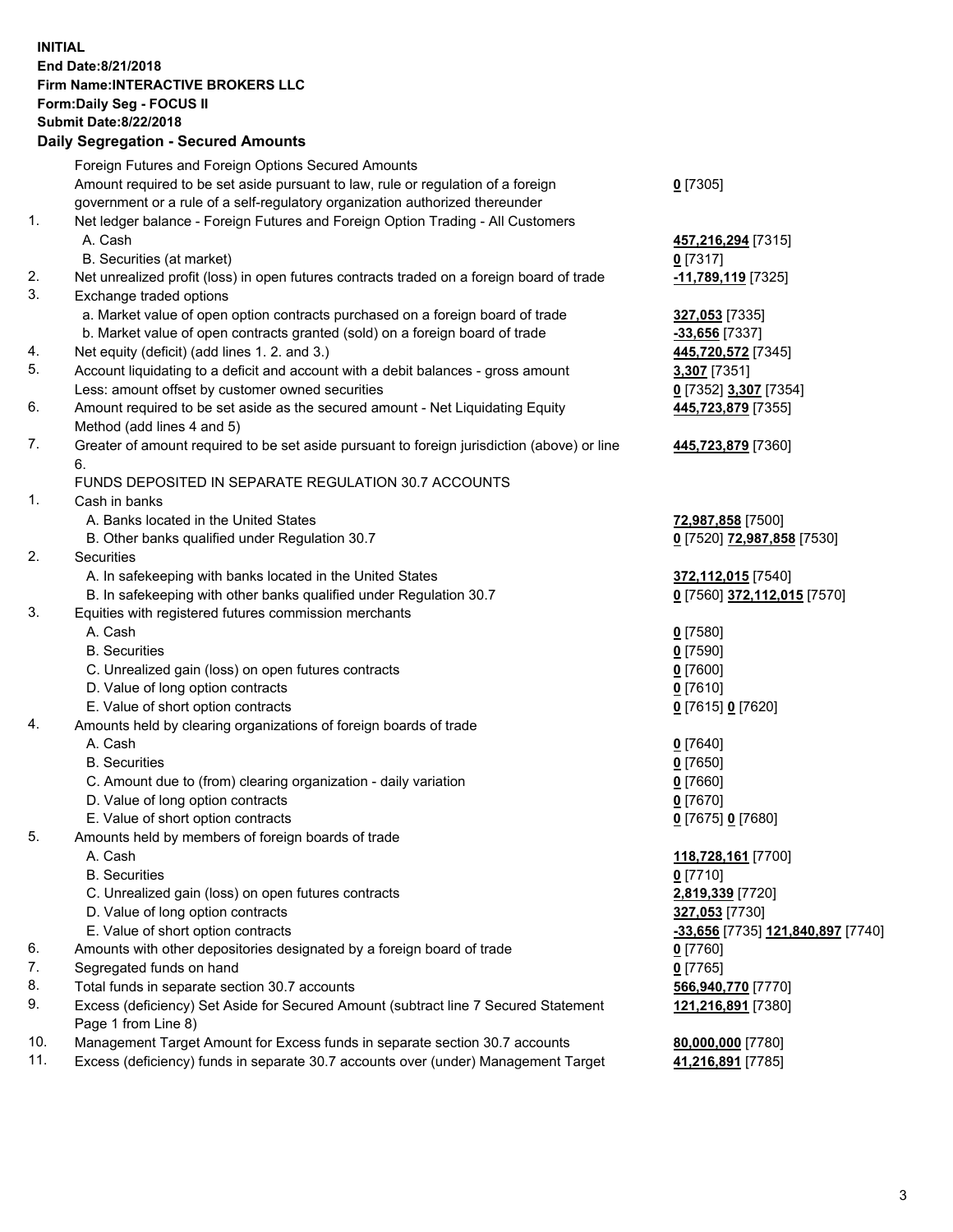**INITIAL End Date:8/21/2018 Firm Name:INTERACTIVE BROKERS LLC Form:Daily Seg - FOCUS II Submit Date:8/22/2018 Daily Segregation - Segregation Statement** SEGREGATION REQUIREMENTS(Section 4d(2) of the CEAct) 1. Net ledger balance A. Cash **4,054,319,880** [7010] B. Securities (at market) **0** [7020] 2. Net unrealized profit (loss) in open futures contracts traded on a contract market **-95,076,650** [7030] 3. Exchange traded options A. Add market value of open option contracts purchased on a contract market **155,234,699** [7032] B. Deduct market value of open option contracts granted (sold) on a contract market **-193,670,743** [7033] 4. Net equity (deficit) (add lines 1, 2 and 3) **3,920,807,186** [7040] 5. Accounts liquidating to a deficit and accounts with debit balances - gross amount **163,239** [7045] Less: amount offset by customer securities **0** [7047] **163,239** [7050] 6. Amount required to be segregated (add lines 4 and 5) **3,920,970,425** [7060] FUNDS IN SEGREGATED ACCOUNTS 7. Deposited in segregated funds bank accounts A. Cash **983,092,540** [7070] B. Securities representing investments of customers' funds (at market) **1,961,376,885** [7080] C. Securities held for particular customers or option customers in lieu of cash (at market) **0** [7090] 8. Margins on deposit with derivatives clearing organizations of contract markets A. Cash **26,287,595** [7100] B. Securities representing investments of customers' funds (at market) **1,173,417,825** [7110] C. Securities held for particular customers or option customers in lieu of cash (at market) **0** [7120] 9. Net settlement from (to) derivatives clearing organizations of contract markets **12,528,053** [7130] 10. Exchange traded options A. Value of open long option contracts **155,148,501** [7132] B. Value of open short option contracts **-193,637,954** [7133] 11. Net equities with other FCMs A. Net liquidating equity **0** [7140] B. Securities representing investments of customers' funds (at market) **0** [7160] C. Securities held for particular customers or option customers in lieu of cash (at market) **0** [7170] 12. Segregated funds on hand **0** [7150] 13. Total amount in segregation (add lines 7 through 12) **4,118,213,445** [7180] 14. Excess (deficiency) funds in segregation (subtract line 6 from line 13) **197,243,020** [7190] 15. Management Target Amount for Excess funds in segregation **155,000,000** [7194] **42,243,020** [7198]

16. Excess (deficiency) funds in segregation over (under) Management Target Amount Excess